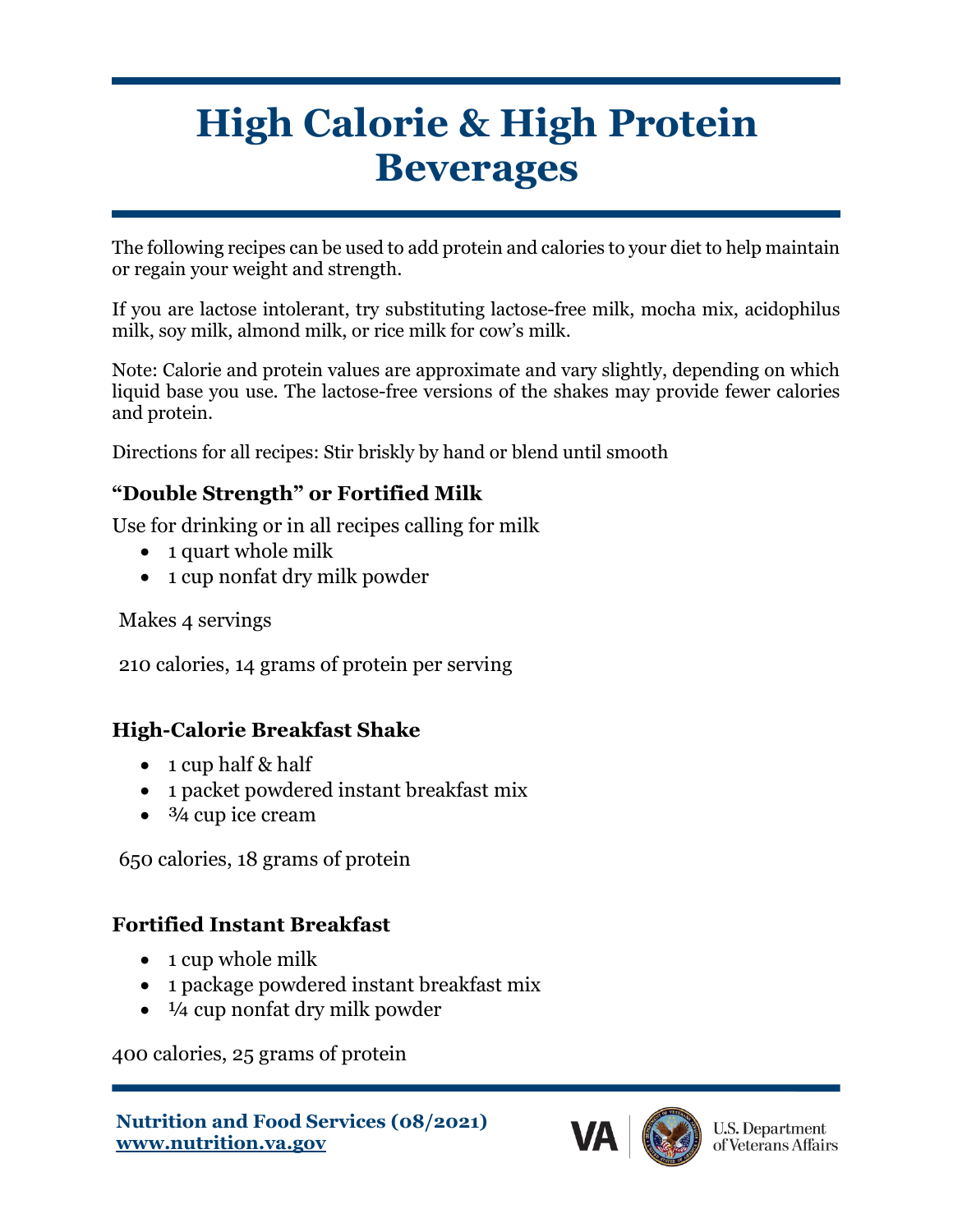#### **Coffee Milkshake**

- 1 cup vanilla ice cream
- 1 package powdered instant breakfast mix
- $\bullet$   $\frac{1}{2}$  cup half & half
- Instant coffee (dissolved in 1 tablespoon hot water)

560 calories, 15 grams of protein

# **High Calorie Hot Chocolate**

- $\frac{1}{2}$  cup half & half
- $\bullet$   $\frac{1}{2}$  cup whole milk
- 2 tablespoon chocolate syrup
- 2 tablespoon nonfat dry milk powder
- Heat milk and cream. Stir in syrup and milk powder until smooth, serve immediately.

370 calories, 11 grams of protein

## **Chocolate-Peanut Butter Shake**

- $1/2$  cup heavy whipping cream
- 3 tablespoons creamy peanut butter
- 3 tablespoons chocolate syrup
- $\bullet$  1  $\frac{1}{2}$  cup chocolate ice cream

1080 calories, 22 grams of protein

## **Orange Jubilee**

- $\bullet$   $\frac{1}{4}$  cup lemonade
- $\bullet$   $\frac{1}{4}$  cup orange juice
- $\bullet$   $\frac{1}{2}$  cup half and half or whole milk
- $\bullet$   $\frac{1}{2}$  cup orange sherbet

320 calories, 5 grams of protein

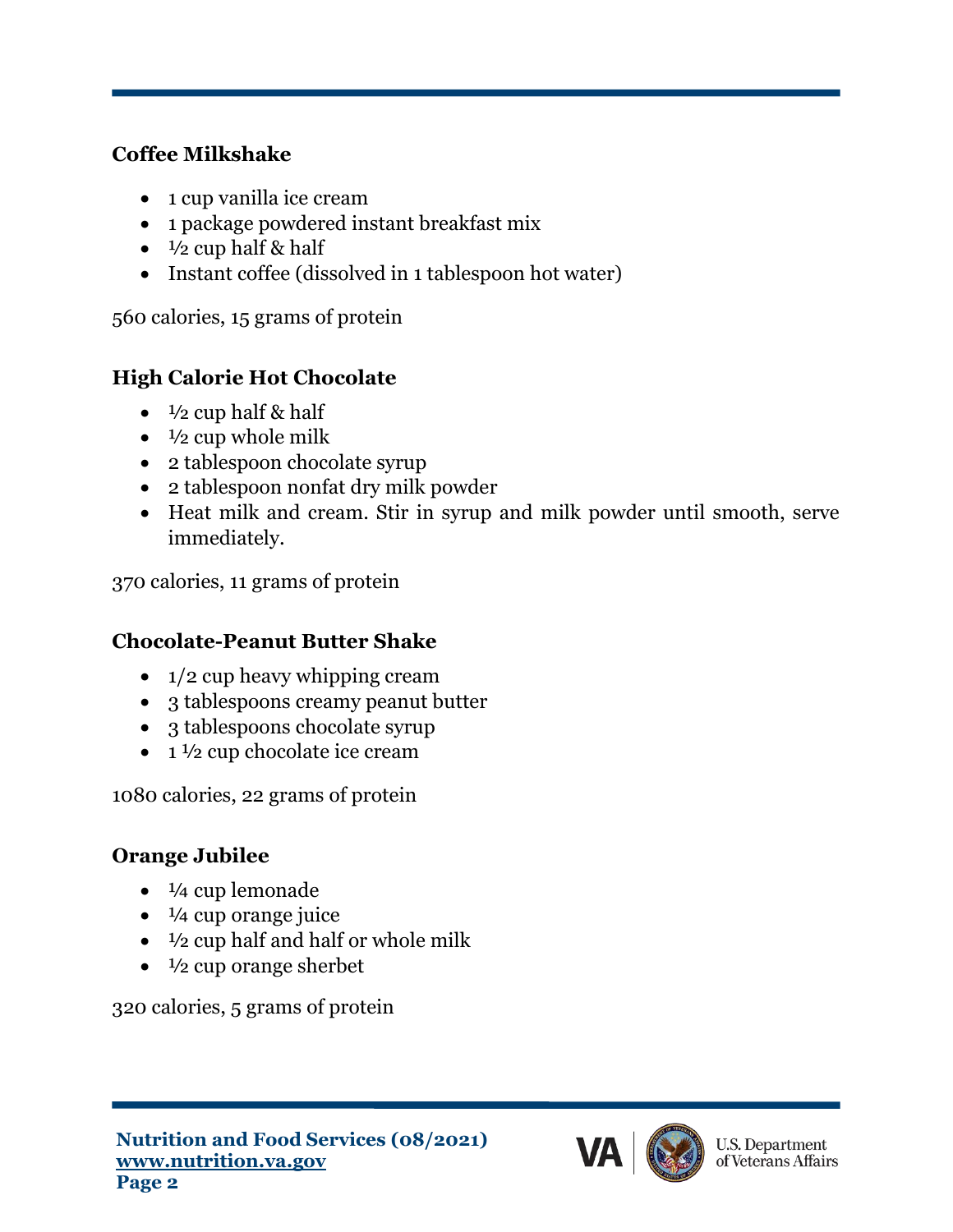#### **Apple Pie a la Mode**

- 1 cup apple pie filling
- $\bullet$   $\frac{1}{2}$  cup whole milk
- 1 cup vanilla ice cream
- Dash of cinnamon

590 calories, 9 grams of protein

#### **Strawberry Crush**

- 2 cup frozen strawberries, sweetened
- $\bullet$   $\frac{1}{2}$  cup crushed pineapple
- $\bullet$   $\frac{1}{2}$  cup water
- $\bullet$   $\frac{1}{2}$  medium banana
- 6 tablespoons sugar
- $\bullet$   $\frac{1}{4}$  cup lemon juice
- 2 tablespoons honey

950 calories, 4 grams of protein

#### **Strawberry Flip**

- 5 oz sweetened, frozen strawberries, thawed
- 4 oz plain yogurt
- 3 oz unsweetened pineapple juice
- 2 tablespoon sugar

330 calories, 5 grams of protein

#### **Peaches and Cream**

- 1 cup whole milk
- 1 cup canned peaches
- 1 cup vanilla ice cream
- $\bullet$   $\frac{1}{4}$  teaspoon salt
- $\bullet$   $\frac{1}{4}$  teaspoon vanilla

460 calories, 14 grams of protein

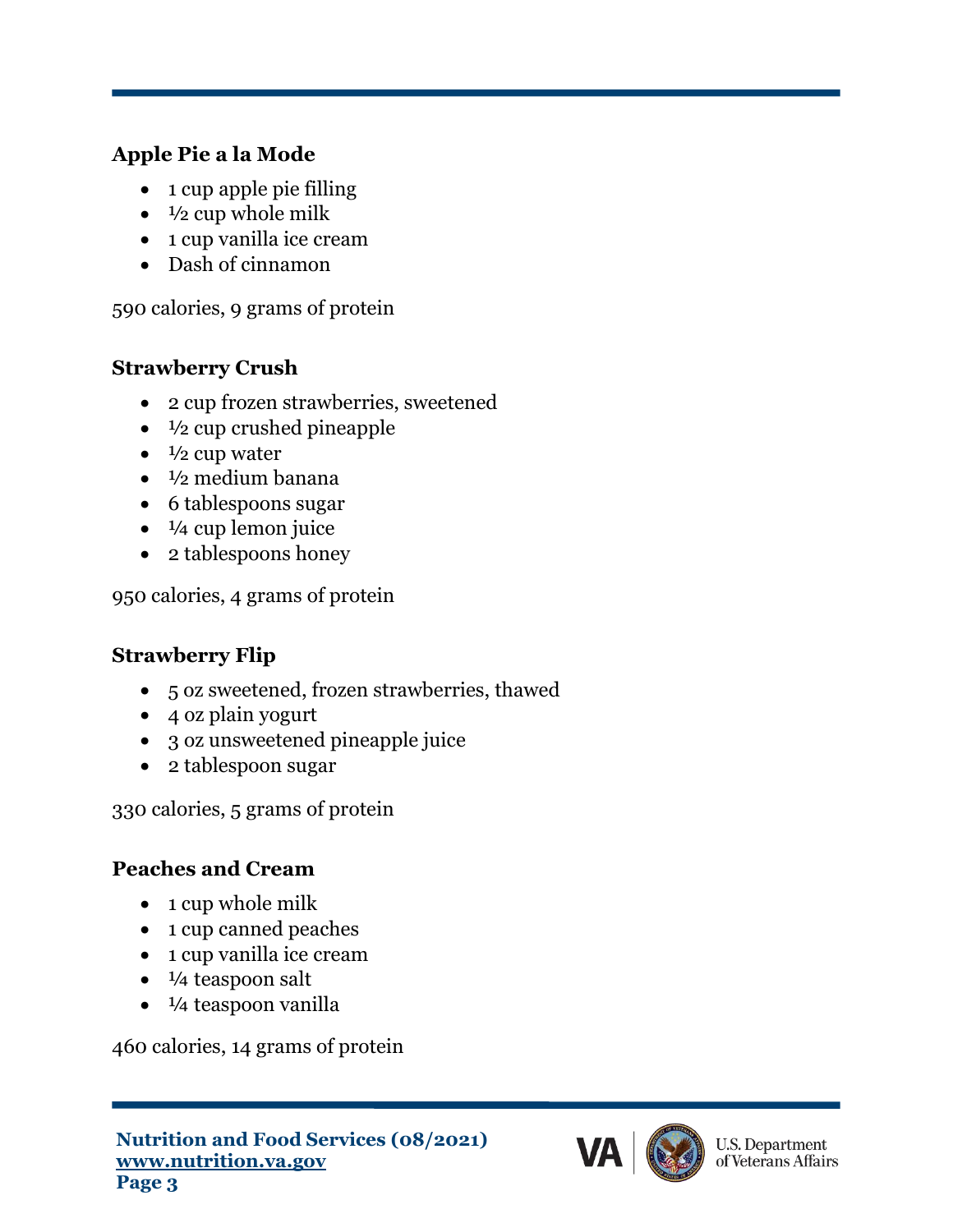#### **Banana Milkshake**

- 1 whole, ripe banana
- 2-3 drops vanilla extract
- 1 cup whole milk

190 calories, 9 grams of protein

#### **Banana Flip**

- 2 peeled bananas
- 1 package Instant Breakfast $\circledR$  drink
- 1 cup whole milk
- $\bullet$   $\frac{1}{2}$  cup orange juice

580 calories, 13 grams of protein

## **Blueberry Shake**

- 1 cup whole milk
- 6 oz tofu
- 1 banana
- $\bullet$   $\frac{1}{2}$  cup fresh or frozen blueberries

470 calories, 23 grams of protein

## **Pineapple Orange Fluff**

- $\bullet$   $\frac{3}{4}$  cup pineapple yogurt
- $\bullet$   $\frac{1}{2}$  cup orange sherbet

310 calories, 8 grams of protein

## **Any Fruit Milkshake**

- $\bullet$  1 cup milk
- 1 cup sliced fruit
- 1 cup vanilla ice cream

455 calories, 14 grams of protein

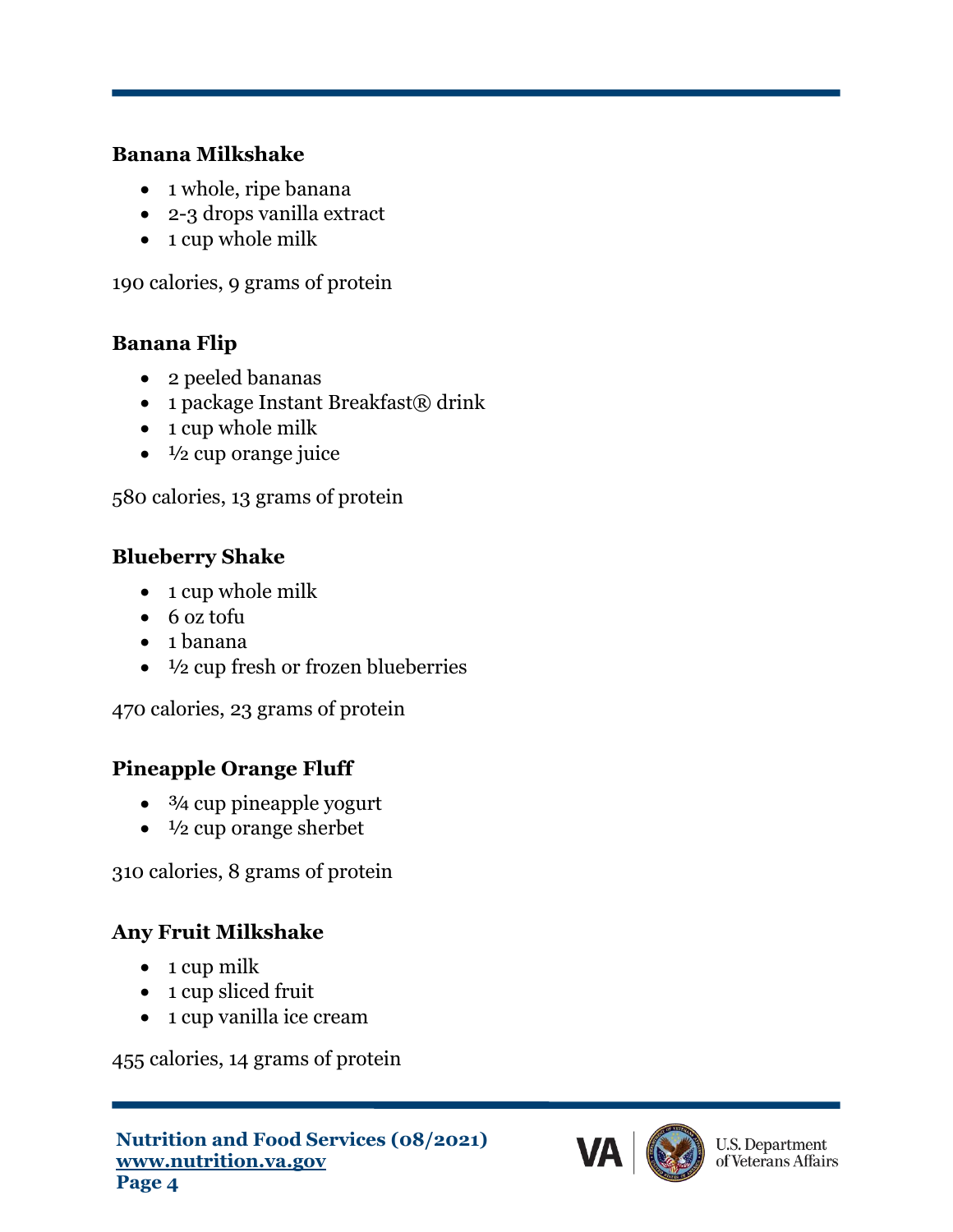#### **Lemon Flip**

- $\frac{1}{2}$  cup buttermilk or whole milk
- $\bullet\quad 1/2$  cup lemonade
- $\bullet$   $\frac{3}{4}$  cup vanilla ice cream

300 calories, 8 grams of protein

#### **Raspberry Rumble**

- 1 cup raspberry yogurt or sherbet
- $\bullet$   $\frac{1}{2}$  cup half and half or milk
- $\bullet$   $\frac{1}{4}$  cup cranberry juice

455 calories, 13 grams of protein

#### **Sherbet Shake**

- 1 cup sherbet
- $\bullet$   $\frac{1}{2}$  cup whole milk
- $\bullet$   $\frac{1}{2}$  teaspoon vanilla

345 calories, 5 grams of protein

#### **Cocoa Almond Shake**

- 1 cup chocolate ice cream
- $2/3$  cup whole milk
- 1 tablespoon almond butter
- $\bullet$   $\frac{1}{4}$  cup coconut milk
- 2 teaspoons coconut extract
- $\bullet$   $\frac{1}{2}$  cup orange sherbet

590calories, 14 grams of protein